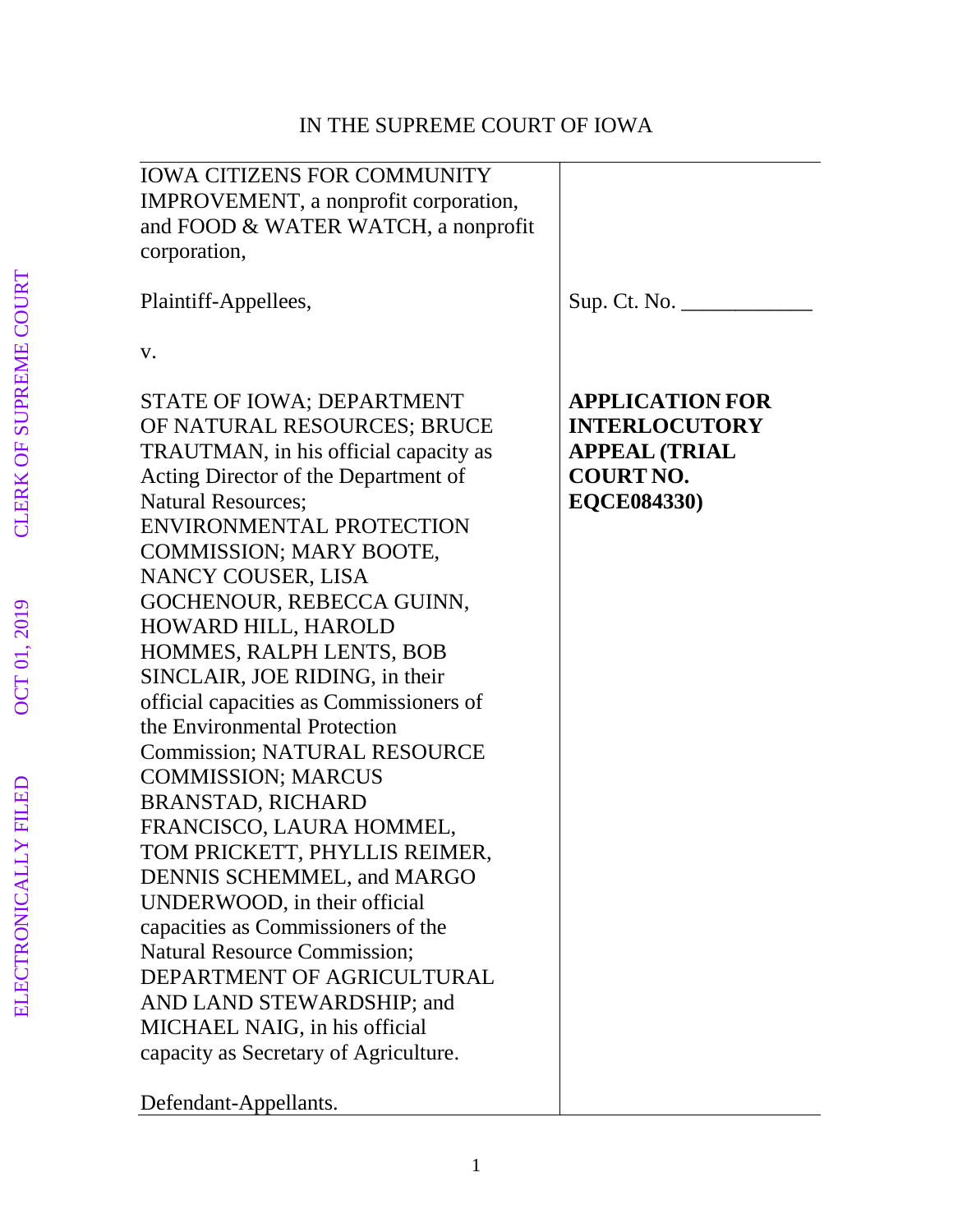COMES NOW Defendant-Appellants, pursuant to Iowa Rule of Appellate Procedure 6.104(1), and in support of this Application for Interlocutory Appeal state as follows:

#### **INTRODUCTION**

1. "Iowa is largely defined by its proud and rich agricultural economy. Approximately ninety percent of the land within its borders is devoted to agriculture, and the presence of agriculture in Iowa not only profoundly impacts all its residents, but, literally, the world beyond." *Worth Cty. Friends of Agric. v. Worth Cty.*, 688 N.W.2d 257, 259 (Iowa 2004). The environmental impact of this fertile heritage on the state's water quality has been the subject of "difficult debate and discourse" for decades. *Id.* at 260.

2. In 2018, the Iowa legislature enacted Senate File 512 (2018), declaring the state should implement the Iowa Nutrient Reduction Strategy (NRS) in order to effectively evaluate progress of nutrient reduction. *See* Iowa Code § 455B.177(3). Senate File 512 created the Water Quality Infrastructure Fund and the Water Quality Financial Assistance Fund, each of which are estimated to receive approximately \$141,000,000.00 and \$129,200,000.00, respectively, from 2019-2030, for a total of \$270,200,000.00. Fiscal Note, Senate File 512, p. 4 Table 2 (Jan. 31, 2018) (available at https://www.legis.iowa.gov/docs/publications/FN/917568.pdf).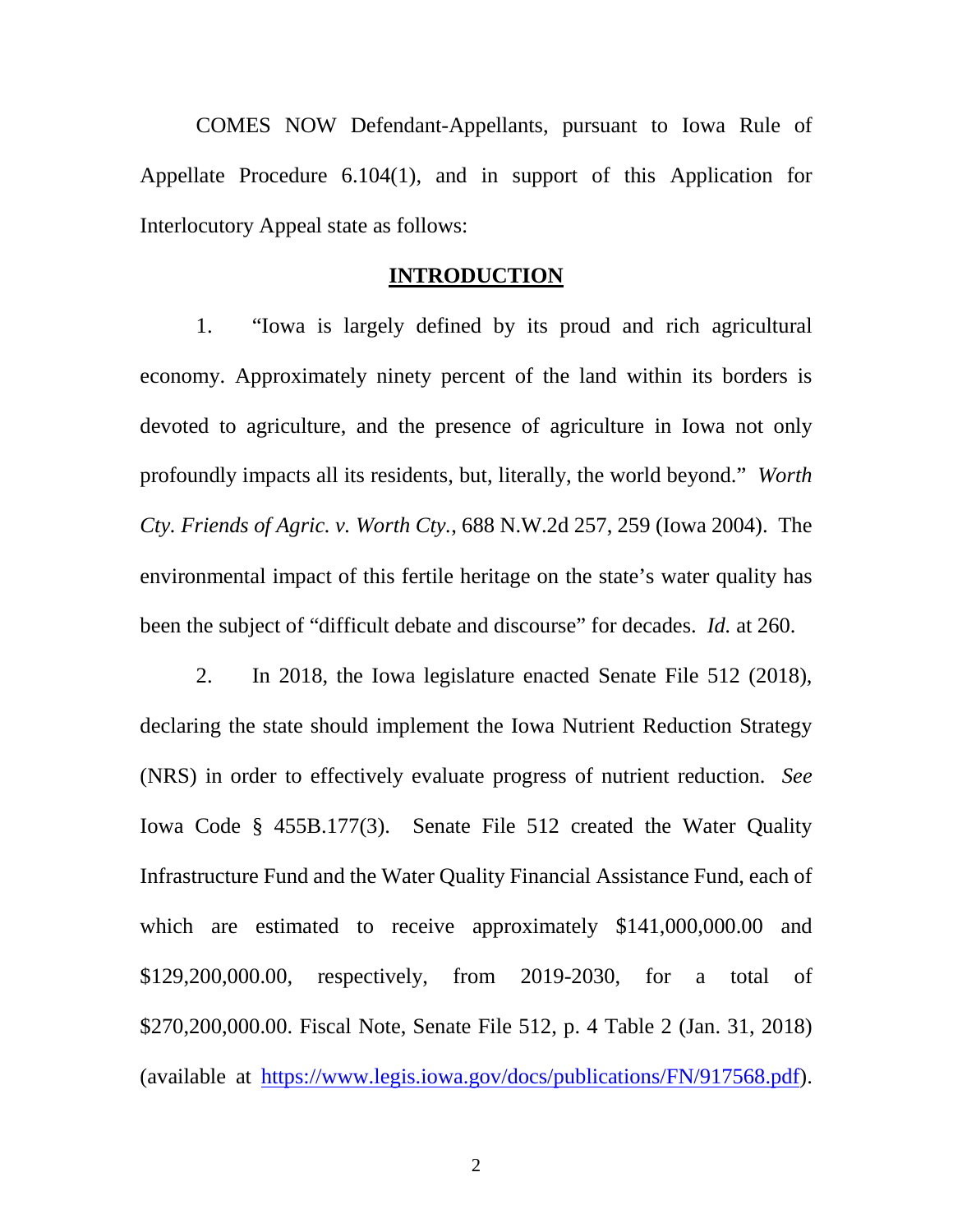The Water Quality Infrastructure Fund will support edge-of-field and in-field infrastructure projects for conservation structures or practices on agricultural land, and the Water Quality Financial Assistance will support projects in multiple programs directed at water quality improvement.

3. Plaintiff-Appellees, two nonprofit advocacy organizations, filed a lawsuit on March 27, 2019, seeking a judicial declaration the State of Iowa has violated the public trust doctrine as secured by Section 25 of Article I of the Iowa Constitution for failing to adequately protect the public's recreational and drinking water use, and a declaration that Section 20 of Senate File 512, which establishes Iowa's policy for assessing and reducing nutrients in surface waters, is null and void. Moreover, they seek the extraordinary remedy of injunctive relief that both suspends state laws applicable to concentrated animal feeding operations ("CAFOs"), and requires the adoption and implementation of a court-ordered water quality plan for the Raccoon River watershed that satisfactorily reduces nitrogen and phosphorus from agricultural nonpoint sources and CAFOs. They argue that the public trust doctrine and the Iowa Constitution compel the judicial branch to step in for the Iowa General Assembly and make policy determinations in place of the Iowa General Assembly, the Department of Natural Resources,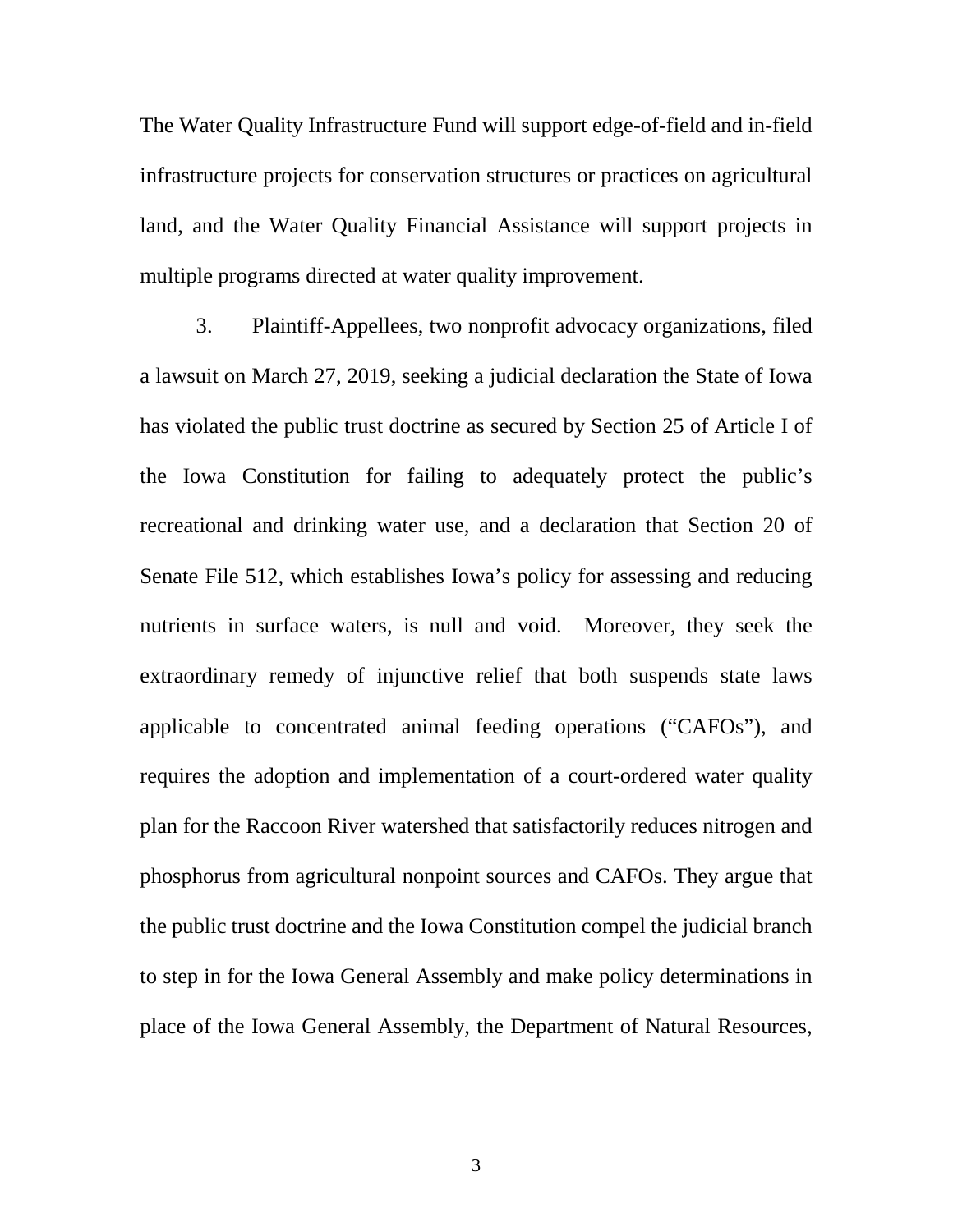the Environmental Protection Commission, the Natural Resource Commission, and the Iowa Secretary of Agriculture.

4. Defendant-Appellants filed a motion to dismiss on April 29, 2019, on the following grounds: (1) Plaintiff-Appellees lacked standing; (2) the claims involve non-justiciable political questions; and (3) the Iowa Administrative Procedure Act, Iowa Code chapter 17A, provided Plaintiff-Appellees their exclusive mechanism within which to bring their claims.

5. Plaintiff-Appellees filed a resistance to the motion on May 10, 2019. The parties appeared for a hearing in the Iowa District Court for Polk County on June 19, 2019.

6. The district court denied Defendant-Appellants' motion to dismiss in an order filed on September 10, 2019. (Exhibit A).

### **APPLICATION FOR INTERLOCUTORY APPEAL**

7. The decision whether to grant an application for interlocutory appeal depends on the "substantial rights of the parties and the interests of judicial efficiency." *Buechel v. Five Star Quality Care, Inc.*, 745 N.W.2d 732, 735 (Iowa 2008); *see also* Iowa R. App. P. 6.104 ("the applicant shall state with particularity the substantial rights affected by the ruling or order, why the ruling or order will materially affect the final decision, and why a determination of its correctness before trial on the merits will better serve the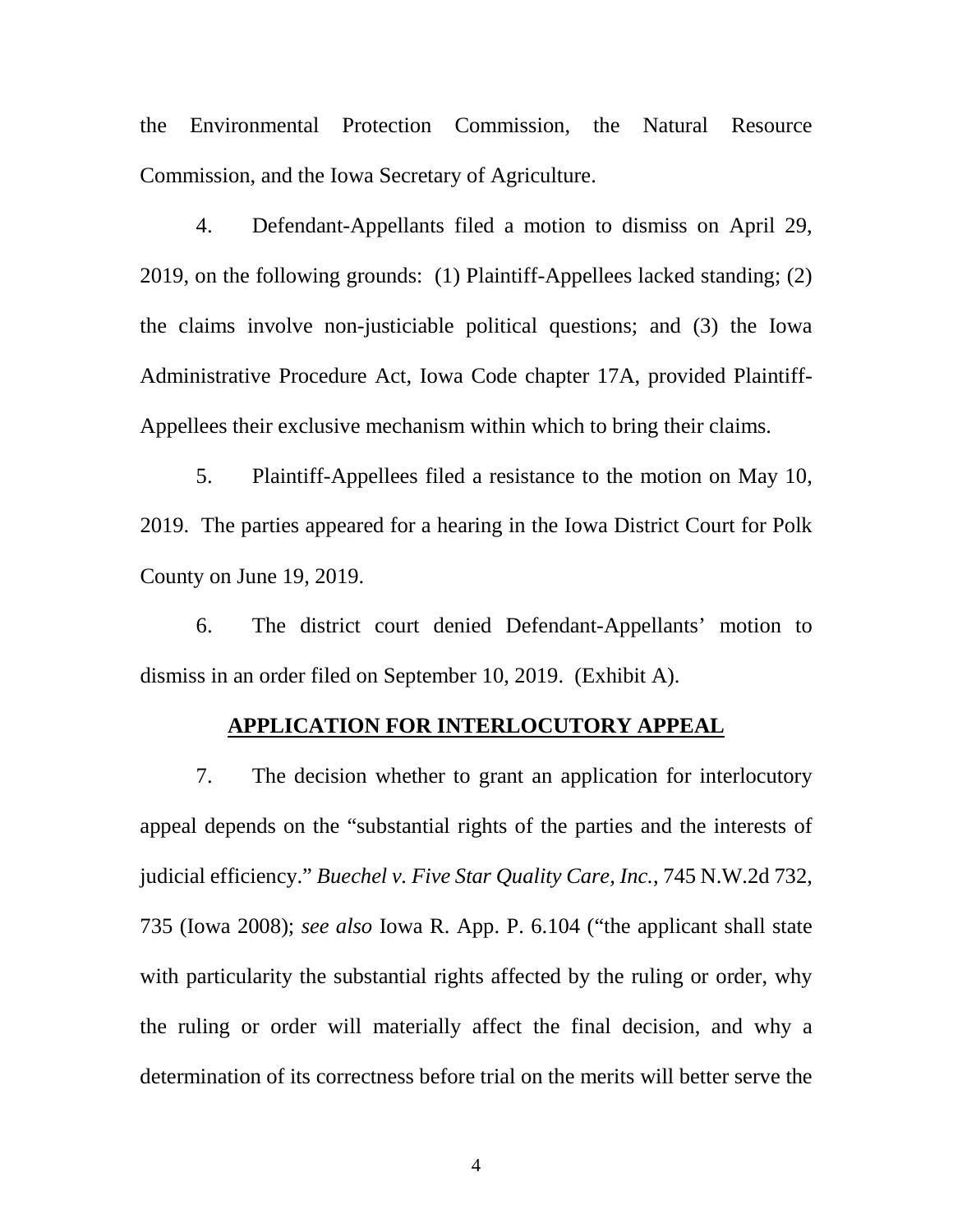interests of justice.") "[T]he most significant consideration in the granting of interlocutory appeals is whether the interest of sound and efficient judicial administration can best be served by allowing certain rulings to be appealed in advance of final judgment even if those determinations will ultimately be reviewable upon conclusion of the litigation." *Hammer v. Branstad*, 463 N.W.2d 86, 89 (Iowa 1990).

### **Defendant-Appellants' Substantial Rights Will Be Affected By the Order**

8. By denying the Defendant-Appellants' motion to dismiss, the district court has allowed a lawsuit to go forward that seeks, in the court's own words, "review of the legislature's actions and inactions related to policy." Ex. A at 9.

9. While recognizing it is within the province of the court to declare void a statute inconsistent with the Iowa Constitution, it is "a well-established principle that the courts will not intervene or attempt to adjudicate a challenge to a legislative action involving a 'political question.'" *King v. State*, 818 N.W.2d 1, 16 (Iowa 2012). The political question doctrine excludes from judicial review those controversies which revolve around policy choices and value determinations constitutionally committed to the General Assembly or the Executive Branch. *Id.* at 17. The trial court's ruling affects the substantial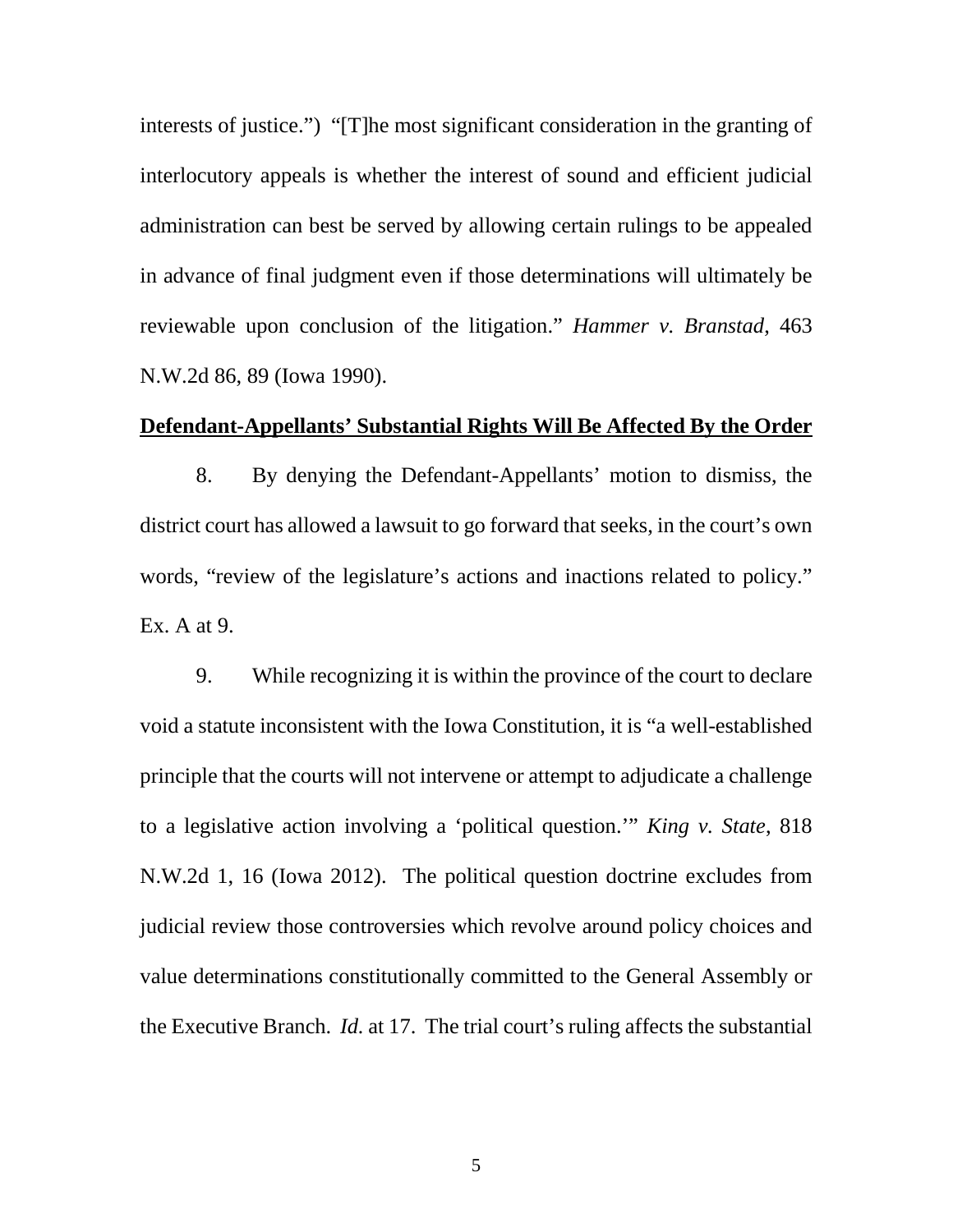rights of the Iowa General Assembly to exercise its legislative authority as granted to it by the Iowa Constitution. Iowa Const. Art. III, § 1.

10. The trial court ruled that an injunction suspending certain statutes and providing a directive for mandatory water quality policy does not violate the political question doctrine. Ex. A at 6-8. In effect, the trial court ruled that decades of policy determinations involving scientific research, economic analyses, social and environmental priorities, financial abilities, and federal guidance, which together make up each law enacted by the Iowa General Assembly, are now subject to scrutiny by the trial court for determination of whether the Iowa Legislature has properly balanced these priorities. Further, through its injunctive powers, the court ruled it may suspend laws not being challenged in this action, and it may order the Iowa General Assembly to comply with a mandatory remedial plan requiring the passage of new laws.

11. The trial court's ruling affects the substantial rights of every farmer in the state of Iowa. Iowa farms are nonpoint sources of nitrogen and phosphorous that are not subject to regulation. Indeed, no state in the nation regulates nonpoint sources of nitrogen and phosphorous. Plaintiff-Appellees seek regulation of every agricultural nonpoint source to limit nitrogen and phosphorous in the Raccoon River watershed. Petition at 22. The trial court agrees that it has the power to impose restrictions on nonpoint sources of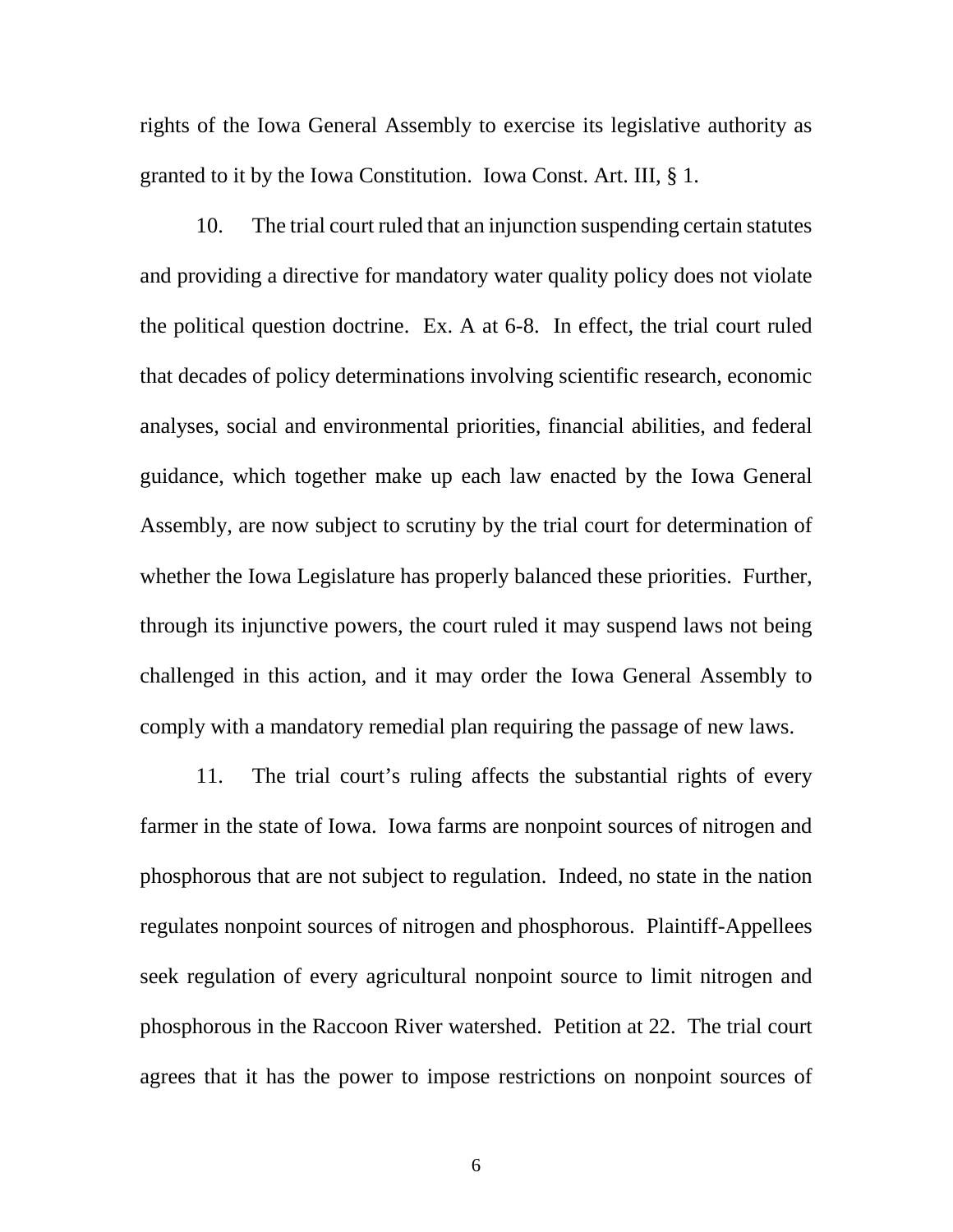nitrogen and phosphorous through its injunctive powers, producing significant uncertainty and concern for farmers.

12. The trial court's ruling affects the substantial rights of hog and cattle farmers in the State of Iowa. Plaintiff-Appellees seek an injunction preventing the construction and operation of CAFOs in the Raccoon River watershed. Petition at 22. Any such injunction will require the suspension of laws and regulations not being challenged in the lawsuit providing for the construction and operation of CAFOs. The trial court agreed with the Plaintiff-Appellees that such injunctive relief is within its power to grant. Ex. A at 8.

## **The Ruling Will Materially Affect the Final Decision**

13. Litigation seeking a court order requiring the Iowa General Assembly to comply with a nutrient reduction policy adopted by the trial court strikes at the heart of the constitutionally delegated legislative authority granted exclusively to the Iowa General Assembly. Iowa Const. Art. III, § 1. How to manage Iowa's water resources is strictly a political question for the elected legislative representatives of the state to research, debate and ultimately codify in statute.

14. The political question doctrine prevents lawsuits like the one filed by Plaintiff-Appellees from proceeding to trial. The trial court, however,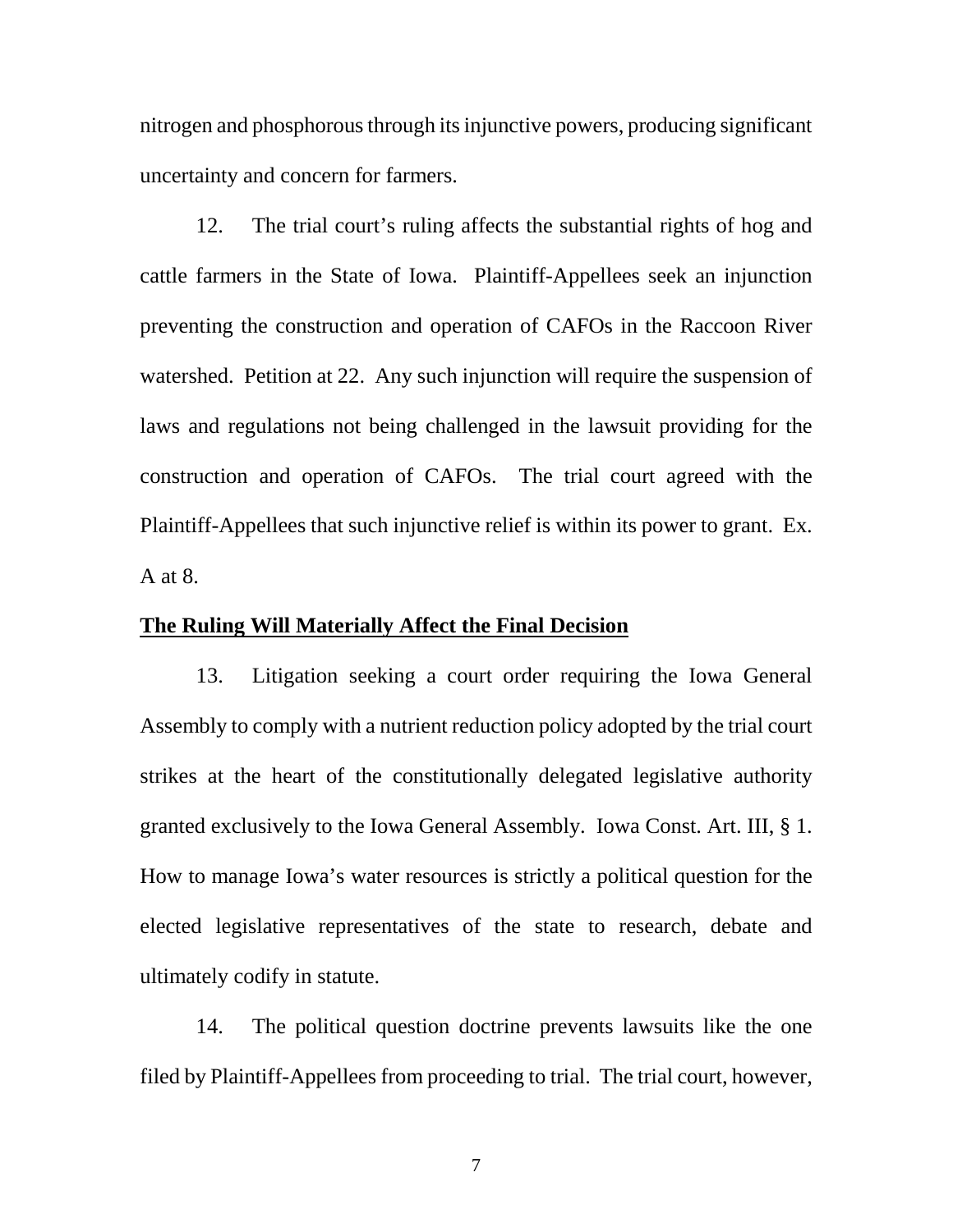held "Defendants' argument cannot prevail where the federal government has failed to extend the political question doctrine to the court and the State has not acted to apply it on its own." Ex. A at 7. The trial court has, therefore, eliminated the political question doctrine as a defense Defendant -Appellants may raise.

15. By eliminating the political question doctrine as a defense, the trial court has already concluded it has the authority to adopt a mandatory water policy and impose this policy on the Iowa General Assembly. This ruling materially affects the final decision in that a compelling separation of powers defense is lost to Defendant-Appellants that would otherwise prevent this lawsuit from moving beyond the motion to dismiss stage.

#### **A Determination Before Trial Will Better Serve the Interests of Justice**

16. Plaintiff-Appellants' lawsuit places decades of nutrient reduction research and policy decisions made by the Iowa General Assembly, the Secretary of Agriculture, and numerous appointed commissioners on trial, along with several statutes and volumes of administrative rules and rulemaking histories from different agencies. The time and resources of the state necessary for discovery and to prepare for a trial will be unprecedented.

17. Furthermore, a ruling by the trial court imposing nitrogen and phosphorous restrictions on nonpoint agricultural sources would be a first in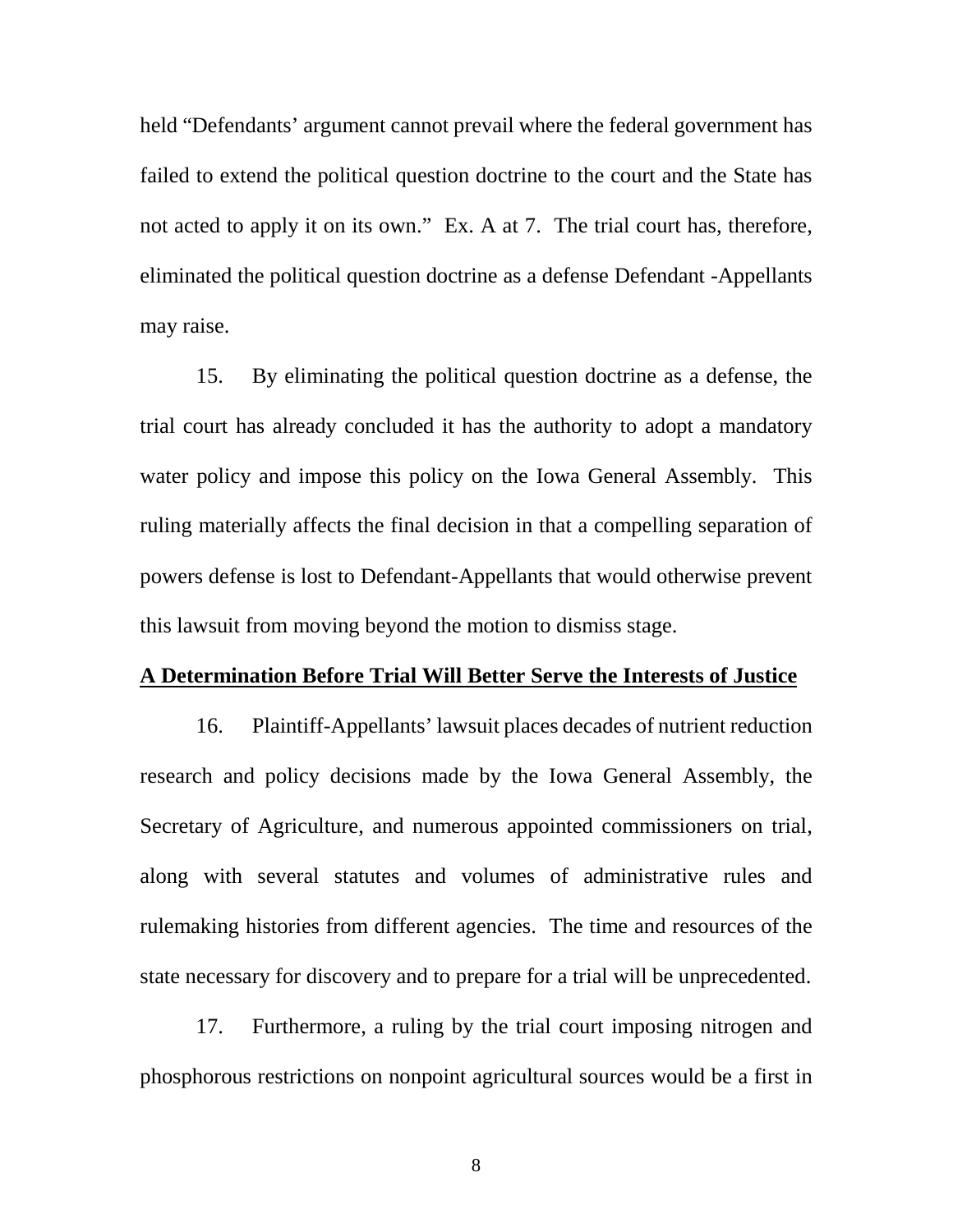the nation and a dramatic shift from present-day agricultural practices. The continued litigation will produce substantial uncertainty and grave concerns for every member of Iowa's agricultural economy, with unknown effects rippling throughout the country.

18. Taking this interlocutory appeal will allow the Iowa Supreme Court to give certainty to the applicable legal standards for standing in environmental cases, the political question doctrine and the Iowa Administrative Procedures Act in this action.

19. This case is suitable for interlocutory appeal because of the significant issues at stake. *See Banco Mortg. Co. v. Steil*, 351 N.W.2d 784 (Iowa 1984) (explaining that interlocutory appeals are properly granted in exceptional circumstances when the interests of sound and efficient judicial administration are best served).

WHEREFORE, Defendant-Appellants respectfully request this application for interlocutory appeal be granted.

Respectfully submitted,

THOMAS J. MILLER Attorney General of Iowa

JEFFREY S. THOMPSON Solicitor General

/s/ *Jacob J. Larson* JACOB J. LARSON